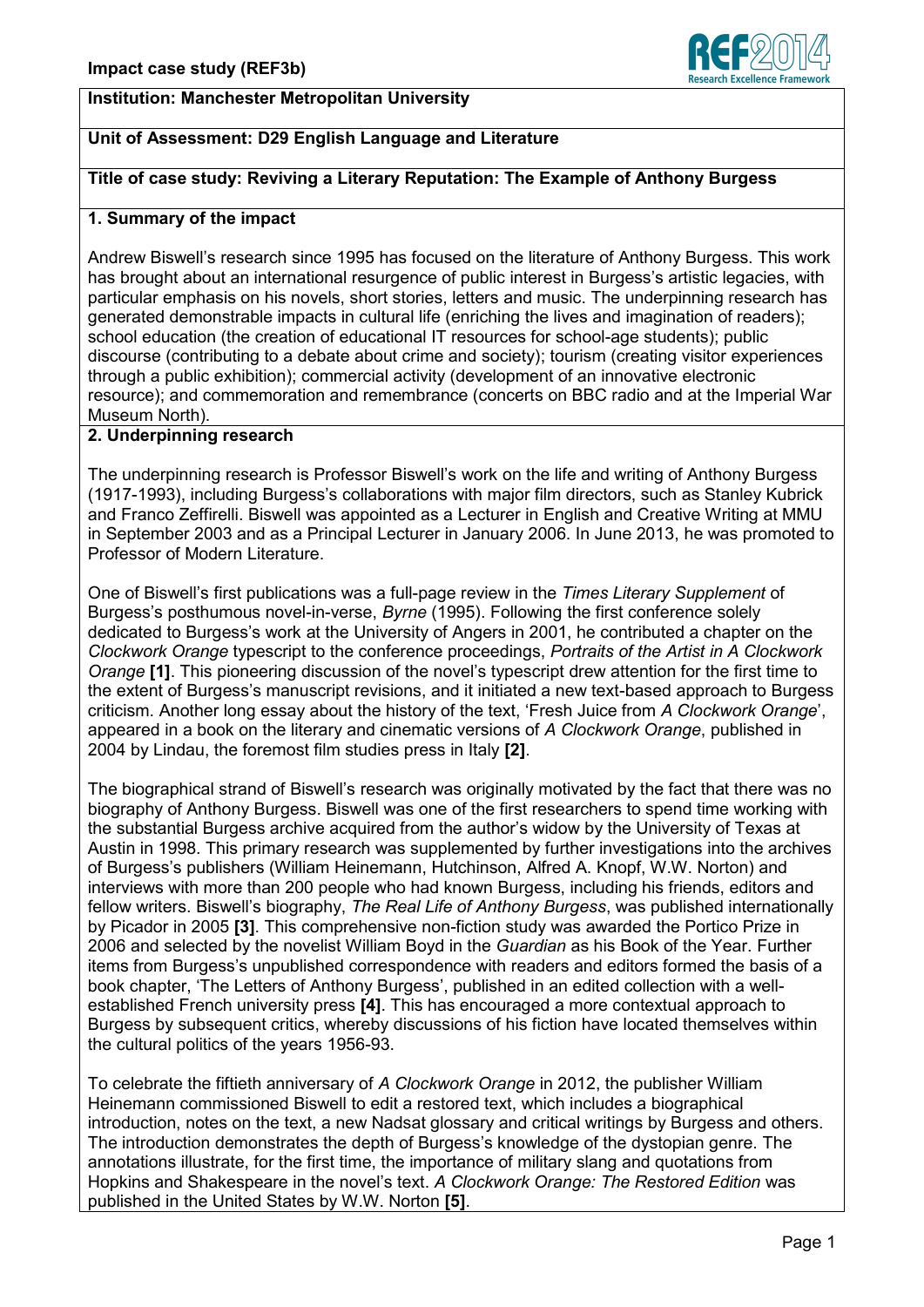

Biswell has authored numerous essays on other aspects of Burgess's creative work. A 6,000-word book chapter on Burgess and Christopher Marlowe **[6]** is the first article to quote from the notebook draft of Burgess's unpublished university dissertation on Marlowe (1940), his earliest piece of critical writing. This article establishes that Burgess's apprehension of Shakespeare and Marlowe was informed by his close reading of journal articles published in literary journals such as *Scrutiny* in the 1930s, which are cited in the notebook draft.

# **3. References to the research**

**[1]** 'Editing and Publishing A Clockwork Orange' in *Portraits of the Artist in A Clockwork Orange*, edited by Emmanuel Vernadakis and Graham Woodroffe (Angers: Presses de l'Université d'Angers, 2003), pp. 15-26.

**[2]** 'Fresh Juice from A Clockwork Orange' in *Il Mondo Distopico di Anthony Burgess*, translated and edited by Flavio Gregori (Turin: Lindau, 2004), pp. 97-120. ISBN: 9788871805061

**[3]** Andrew Biswell, *The Real Life of Anthony Burgess* (London: Picador, 2005). ISBN: 978-0330481717

**[4]** 'The Brides of Enderby' and 'The Letters of Anthony Burgess' in *Burgess and (Auto)Biography*, edited by Graham Woodroffe (Angers: Presses de l'Université d'Angers, 2006), pp. 81-92, 203-8.

**[5]** Anthony Burgess, *A Clockwork Orange: The Restored Edition*, edited with an introduction and notes by Andrew Biswell (London: William Heinemann; New York, W.W. Norton, 2012). Enhanced digital edition published by Random House. ISBN: 9780434021512

**[6]** Andrew Biswell, 'Anthony Burgess, Christopher Marlowe and Tamburlaine' in *Marlowe, Shakespeare, Burgess*, *Issue 3 of Anthony Burgess Centre series* edited by Graham Woodroffe (Angers: Presses de l'Université d'Angers, 2012), pp. 95-105, ISSN 1775-1462, ISBN: 9782915751482

The significance of Biswell's research is attested by prizes and accolades from reviewers. *The Real Life of Anthony Burgess* was awarded the Portico Prize in 2006 and was shortlisted for the Glen Dimplex New Writing Awards. Writing in the *New Statesman*, George Walden, the former Minister for Higher Education, stated that it was a 'truly excellent biography'; Gary Day in the *Times Higher* described the book as 'magnificent and meticulously researched'; and Hal Jensen in the *Times Literary Supplement* characterised it as 'balanced, lucid, good-humoured, packed full of information and written in an engaging style.'

## **4. Details of the impact**

**Cultural Life:** Biswell's critical biography,*The Real Life of Anthony Burgess*

[\(http://www.panmacmillan.com/book/andrewbiswell/thereallifeofanthonyburgess\)](http://www.panmacmillan.com/book/andrewbiswell/thereallifeofanthonyburgess), sold more than 3,000 copies in its month of publication, and an additional 3,000 copies were sold in hardback. Paperback sales have exceeded 10,000 copies, and the book was reprinted in 2012 (sales figures from Pan/Macmillan Books). It was reviewed by all of the national newspapers and literary journals in the UK and Ireland. There were other positive reviews from journals in Canada, Australia, France, Germany, the Netherlands and Argentina. Positive feedback from readers was received via personal letters, emails and online reader reviews at Amazon UK. Publication of the book led to invitations for Biswell to lecture at the Whitworth Art Gallery, Portico Library and John Rylands Library in Manchester; the Graham Greene Festival in Berkhamsted; the Edinburgh University International Summer School; and at the Toronto Public Library. Following the initial Englishlanguage publication of Biswell's restored edition of *A Clockwork Orange*, a Portuguese translation, with new illustrations by the graphic novelist Dave McKean, was published by Editora Aleph in Brazil.

Biswell's publications have played a central part in reviving Burgess's reputation, which had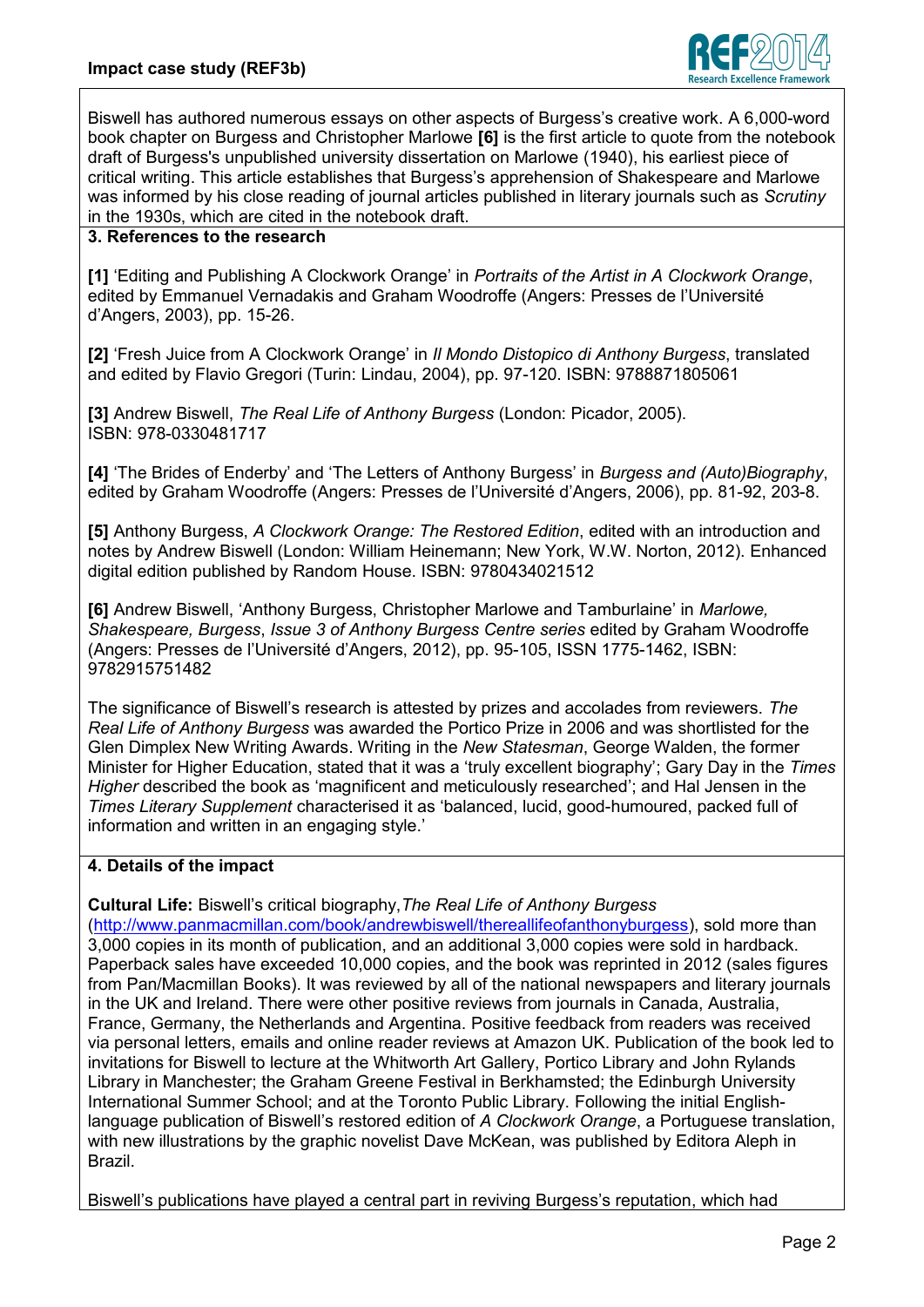## **Impact case study (REF3b)**



declined sharply after his death in 1993. In the mid-1990s just two Burgess novels were available in the UK. As a consequence of Biswell's books, articles and other public interventions (including regular TV and radio appearances), more than 25 of Burgess's books are currently in print, and further reprints have been announced. Since the biography appeared, there is now a renewed interest in Burgess's short stories, one of which, 'Chance Would Be a Fine Thing', was broadcast on BBC Radio 3 on 22 October 2010. Two other 'forgotten' long essays by Burgess were published in the *Observer* and *New Yorker* in 2012.

Other contributions to cultural life include radio programmes in the United Kingdom, the United States, France and Russia. BBC Radio's *Archive on Four: A Clockwork Archive* (broadcast on 18 August 2012) was a 60-minute documentary, in which Biswell was interviewed at length about Burgess's life and works [\(http://www.bbc.co.uk/programmes/b01lz7yk\)](http://www.bbc.co.uk/programmes/b01lz7yk). The estimated audience for this programme was 10.85 million, and the interview with Biswell was selected for re-broadcast as part of Radio 4's *Pick of the Week*. In the United States, Biswell was interviewed about Burgess on National Public Radio by Tom Ashbrook, whose On Point programme has 1.2 million listeners (NPR audience figures) **[A]**. Biswell has also been interviewed about his work by the BBC World Service, Channel 4 News, BBC Radio 3, BBC Radio 4, Radio 5 Live, Radio France and Radio Free Europe (in Russia) **[B]**.

Biswell's edition of *A Clockwork Orange* was favourably reviewed by the *Independent on Sunday* **[C]** and the *Observer* **[D]**, among other newspapers. The *Times Literary Supplement* made it their cover story on 28 September 2012 – an accolade never granted to Burgess during his lifetime **[E]**.

**School Education:** As a result of Biswell's advocacy of Burgess, *A Clockwork Orange* is now one of the texts recommended for study on the A-level curriculum under the 'Dystopias' theme. For the International Anthony Burgess Foundation, Biswell has written and designed an educational resource about *A Clockwork Orange* and other dystopias for A-level students and their teachers **[F]**.

**Public Discourse:** One of the results of Biswell's on-going work to revive Burgess's international reputation has been the publication in France of a best-selling non-fiction book by Laurent Obertone, *La France Orange Mécanique* (Paris: Editions Ring, 2013). The book has initiated a lively debate among criminologists about the social demographics of 'ultra-violent' crime. A report in the *Daily Telegraph* (19 March 2013) indicated that more than 55,000 copies of this book were in circulation **[G]**. Burgess's work is now attracting the attention of criminologists, sociologists and historians, some of whom are among the contributors to 'Day of the Droogs', a colloquium jointly organised by the IHSSR at MMU and the International Anthony Burgess Foundation [\(http://www.hssr.mmu.ac.uk/hip/day-of-the-droogs/\)](http://www.hssr.mmu.ac.uk/hip/day-of-the-droogs/).

**Commercial Activity:** Working with Random House Digital, Biswell curated an enhanced e-book version of the Restored Edition, featuring hypertext annotations and 12 hours of audio-visual content, for use on the iPhone and iPad [\(http://www.randomhouse.co.uk/lp/aclockworkorangeapp\)](http://www.randomhouse.co.uk/lp/aclockworkorangeapp). According to Random House Digital, this electronic edition was downloaded more than 1,000 times in the first three months after its release. The app was shortlisted for the Bookseller's FutureBook Prize for digital innovation.

**Contribution to Tourism:** 'Fifty Years of *A Clockwork Orange*', co-curated by Biswell with the Anthony Burgess Foundation, was a major public exhibition at the John Rylands Library in Manchester (August 2012 to January 2013). The exhibition, which included items loaned by the Stanley Kubrick Archive and the Arts Council's permanent collection, was installed in the library's Historic Reading Room, and attracted more than 30,000 visitors over five months (John Rylands Library visitor figures). Feedback indicated that people travelled from all over the British Isles to view the exhibition **[I]**.

**Commemoration and Remembrance:** Biswell was interviewed by *Channel 4 News* about the discovery and public performance of Burgess's music dedicated to the fallen of the Second World War, which formed part of a concert, attended by more than 300 people, at the Imperial War